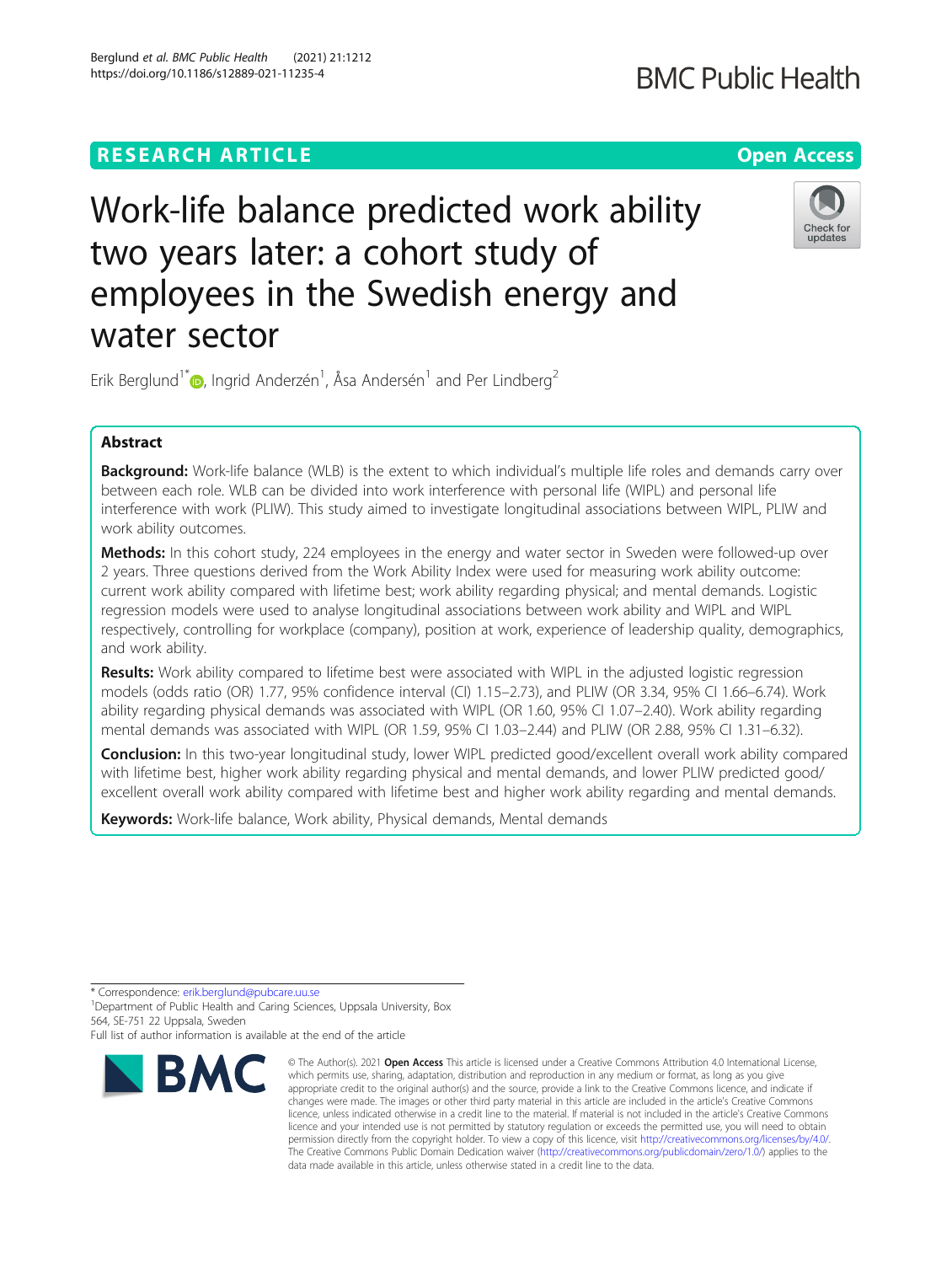# Background

Work ability is generally understood as the capability and capacity to be put into effective operation, among employees work ability concerns how well a worker is able to perform his or her work  $[1-3]$  $[1-3]$  $[1-3]$  $[1-3]$  $[1-3]$ . Even if there is no uniform definition of work ability in the literature [[4\]](#page-10-0); work ability often includes physical, mental and social resources [\[5](#page-10-0)]. The concept of work ability may be divided into general and specific work ability [\[6\]](#page-10-0). Having work ability in a general sense is having the health, standard basic competence and the basic occupational virtues required for perform some kind of job, assuming that the work tasks are reasonable and that the work environment is acceptable. Having work ability in a specific sense, is having (some set of) the required manual, intellectual and social competence together with health and the relevant job-specific virtues that are required for managing the specific work tasks. Work ability has been shown to have predictive value for several outcomes, including; productivity [[7](#page-10-0)], sick leave/absence [[8](#page-10-0), [9](#page-10-0)], job survival [\[10](#page-10-0)], work-related disability [\[11](#page-10-0)], and mortality [[12\]](#page-10-0).

Several factors have been proposed to influence employee's work ability [[5\]](#page-10-0), e.g. individual factors, such as physical, psychological and cognitive functioning [[13](#page-10-0), [14\]](#page-10-0). There are also environmental factors of importance, which can be found both in the physical and social environment, and within or without the individuals' workplace [[13](#page-10-0), [15\]](#page-10-0). Leadership constitute one dimension, "leadership climate", of the psychosocial work environment that could have a prospective relationship with work ability  $[16, 17]$  $[16, 17]$  $[16, 17]$  $[16, 17]$ . In the occupational health literature, the concept of work ability is often considered to be depending on the balance between personal resources and work demands [\[5\]](#page-10-0), and models such as the Job Demands-Resources [[18](#page-10-0)], and the Spillover model [[19\]](#page-10-0), are often applied. Factors outside the workplace has gained in interest, and especially the intersection between work life and private life [[20](#page-10-0)], and scholars have produced a substantial body of theoretical literature on the linking of work and private life [[20](#page-10-0), [21\]](#page-10-0). Work-life balance (WLB) is a broad concept and much similar to the concept of workfamily balance.

The concept of WLB is often drawn from individual's multiple life roles and from the recognition that nonwork demands may carry over into the work, and adversely influence the individual in several ways. Several different definitions have been proposed [\[22,](#page-10-0) [23](#page-10-0)]. A quite ordinary understanding is that WBL reflects an individual's orientation across different life roles, and is an inter-role phenomenon [[23](#page-10-0)–[25](#page-10-0)]. Especially one theory in the occupational stress literature has particular relevance for guiding research on WLB, namely role theory [\[26](#page-10-0)].

Role theory is based on the premise that an individual's life is comprised of several roles and the responsibilities that follow each role, including roles at work, as well as roles outside of work [[27\]](#page-10-0). WLB can be fractionated into how much one role in life interferes with another role, such as if work interferes with personal life or vice versa. The theory states that there is a risk for a role conflict, or imbalance, to occur if pressures occur at the same time in two (or more) sets, especially if compliance with one set makes it more difficult to comply with the other set. Empirical research supports that work-life imbalance is associated with worse work related outcomes [\[28](#page-10-0)], and vice versa, a good WLB are considered to increase outcomes such as productivity [\[29\]](#page-10-0), job and life satisfaction [\[30\]](#page-10-0).

A workforce with long-term sustainable work ability is important to promote, not least because of the ageing population [[31,](#page-10-0) [32\]](#page-10-0). Younger adults who are entering the work force today are expected to have a longer working life than preceding generation and therefore needs to maintain a sufficient work ability over a longer time frame [\[33](#page-10-0), [34](#page-10-0)]. The work ability can be affected by a number of different factors and there is still a lack of a knowledge in the field; a not fully explored and interesting consideration is how WLB predicts work ability. The aim of this study was to investigate if lower interferes between work and private life predicted higher selfassessed work ability among white and blue collar workers in the energy and water sector in Sweden.

# Methods

## Setting and study population

This is a two-year longitudinal, questionnaire based study performed in three companies in the energy and water sector in Sweden. The present study is a part of an evaluation of the GodA-project (Swedish abbreviation for "Good work environment and healthy workplace") [[35\]](#page-10-0). GodA was inspired by the Practices for the Achievement of Total Health (PATH) model [[36\]](#page-10-0), and the intention was to carry out a PATH-based intervention aimed at enhancing internal communication in one of the companies (company 3), but the intervention was however not implemented to full extent due to organizational changes in the company at the time. In the present study, all employees in both the intervention and the control companies were treated as one cohort within a longitudinal study design, however the analyses were adjusted for company. The inclusion criteria were being permanently employed and in service in one of these companies at the time for the data collection. Both white and blue collar workers were included, as well as employees on short-term and/or part-time sick-leave and those who were home caring for a sick child. Employees on long-term sick-leave, parental leave or on a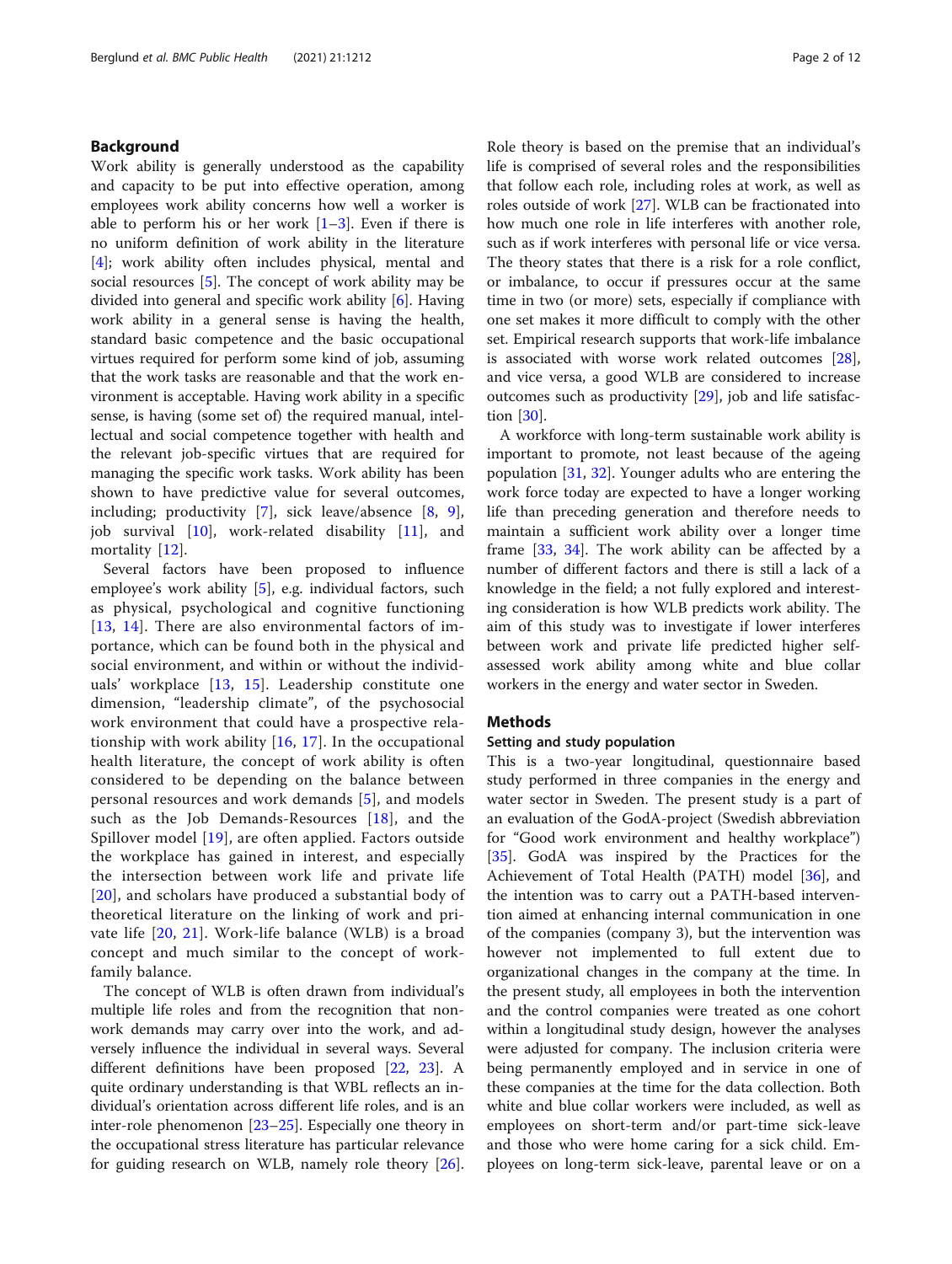leave of absence were excluded. The questionnaires were distributed by e-mail, but there was also a paper-and-pencil questionnaire option for a few employees who did not feel comfortable using a computer. The baseline questionnaire, Time 0  $(T_0)$ , was distributed in 2013 to all 408 employees in the three companies. A total of 302 employees answered the  $T_0$  questionnaire making a response rate of 74%. The follow-up questionnaire, Time 1  $(T_1)$ , was disturbed in 2015 to all employed and in service at the time, 422 employees, of which 319 answered the questionnaire making a response rate of 76%. A total of 224 employees answered both the baseline and the follow-up questionnaires (55% of the initially asked) and form the study population in this study. See the flow-chart in Fig. 1. In addition, demographic data and information about work position were obtained from administration registers of the three participating companies.

## Explanatory measures

Data gathered in 2013 related to demographics, employment and WLB were used as explanatory measures in this study.

Information about gender and age were obtained from the administration registers of the three participating companies. Educational level (categorized as compulsory school, secondary school or university) was collected through the questionnaires.

Data of employment was obtained from the administration registers of the three participating companies, which company the employees had their contracts, and which position the employees hold (categorized as production, administration and management position). Experienced leadership quality in the workplace was based on an index with seven indicators that was developed for this study. The following statements were used for measuring leadership quality: "Our managers treat us employees in a fair way", "Our managers are hopeful even at setbacks", "The information from the managers is clear to me", "My immediate superior is easy to reach", "My immediate superior is committed to what I do", "My immediate superior is responsive if I have ideas and opinions", and "My immediate superior contributes when problems needs to be quickly solved". Answers were collected with

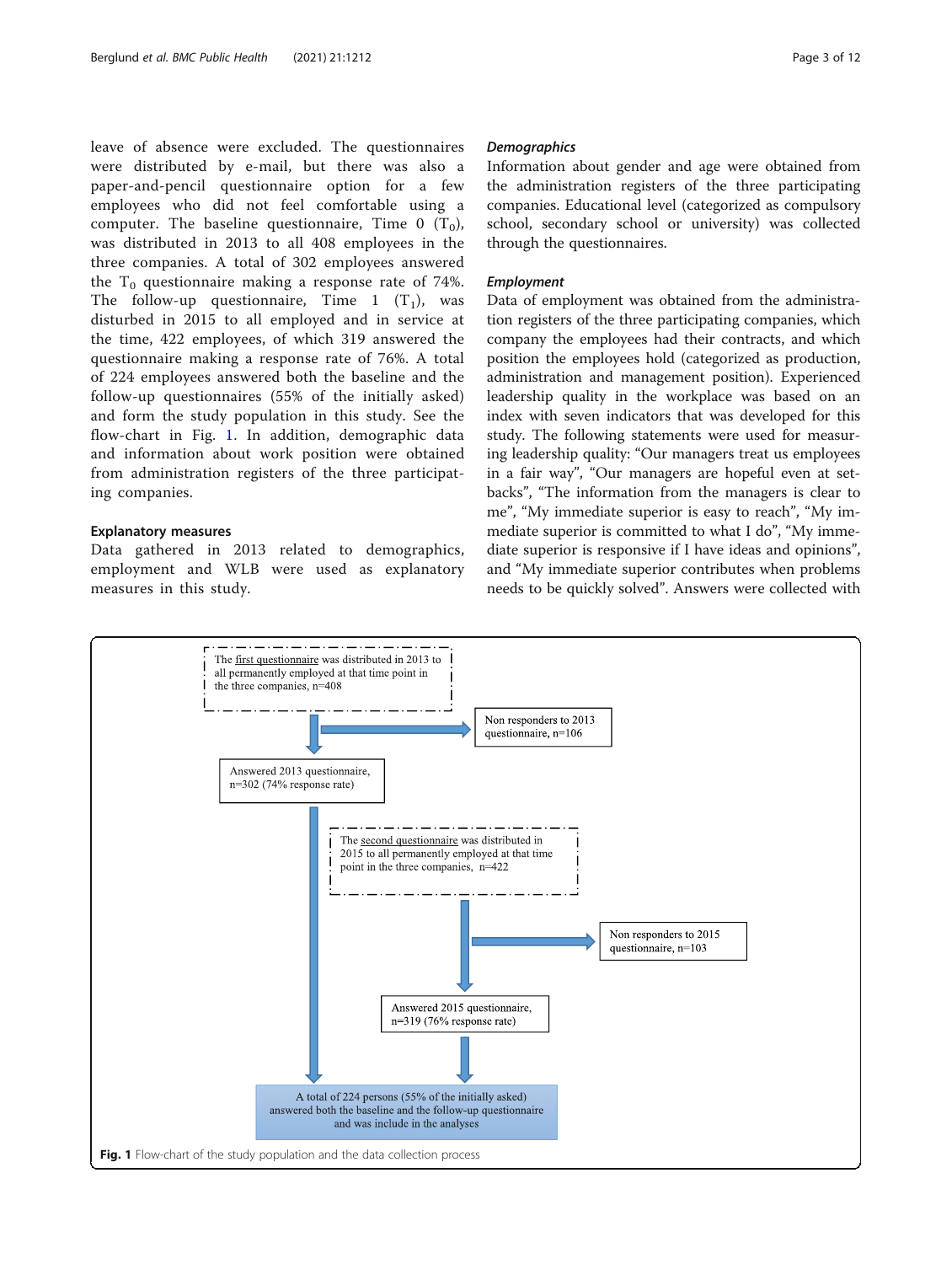the following alternatives: 1. Not at all; 2. To a small extent; 3. Partially; 4. Highly; 5. Very much; and 6. Extremely high. Experience of leadership quality were calculated into an index ranging from 1 to 6, were a higher score indicated better experience of leadership quality.

In research, the concept of WLB can be measured in several ways [[22](#page-10-0), [37](#page-10-0), [38](#page-10-0)]. In this study, the measure for WLB was based on six items from the Fisher, Bulger and Smith's WLB scale from 2009 [[39\]](#page-10-0). The original scale assesses four dimensions: work interference with personal life (WIPL) and personal life interference with work (PLIW), work enhancement of personal life, and personal life enhancement of work. In this study, three questions were based of the WIPL dimension, and three items were based of the PLIW dimension. Both WIPL and PLIW were measured as how much each of these two dimensions affect (or interfere) on the other dimension. WIPL was assessed with answers to the following three statements: "When I come home from work I am too tired to do the things I would have liked to do", "My private life doesn't look the way I would like it to be because of my work", and "I often overlook personal needs because of demands in my work". PLIW was assessed with answers to the following three statements: "My work suffers from what's happening in my private life", "I would like to devote more time to work if it wasn't for everything that happens in private life", and "I'm too tired to be effective at work because of everything that happens in my private life". Answers regarding WIPL and PLIW were collected with the following alternatives: 1. Almost all the time; 2. Often; 3. Sometimes; 4. Rarely; and 5. Not at all. WIPL and PLIW were both calculated into indices, ranging from 1 to 5. Higher scores indicated a lower interference and were interpreted as a more advantageous work-life balance, this direction of coding the answers has previously been used for the measure [\[40](#page-10-0)]. The WIPL and PLIW were used as separate factors in the analyses.

# Outcome measures

The outcome, self-assessed work ability, was measured at baseline and at follow-up. The first three questions, out of the original seven, from the Work Ability Index (WAI) were used in this study  $[41]$  $[41]$ . It is common to use parts of the WAI and not all questions due to space considerations in the questionnaire and high correlations among the indicators and the total score [[42](#page-10-0), [43\]](#page-11-0). The first question in WAI is known as the Work Ability Score (WAS) and asses current work ability compared with lifetime best [\[44\]](#page-11-0), the question is outlined: "Assume" that your work ability at its best has a value of 10 points.

How many points would you give your current work ability?" This question is scored from 0 to 10. In this study, a cut-off score of 7 was used to dichotomized WAS into: Poor/moderate work ability (score 0–7) and good/excellent work ability (score 8–10) compared to lifetime best, for the binary logistic regression analyses. The cut-off score was chosen due to previous research which often classify a score of 0–7 points as poor and moderate, and 8–10 points as good and excellent work ability in WAS [[45,](#page-11-0) [46\]](#page-11-0). The second WAI question concerned work ability regarding physical demands: "How do you rate your current work ability with respect to the physical demands of your work?" The third WAI question concerned work ability regarding mental demands: "How do you rate your current work ability with respect to the mental demands of your work?" The second and third WAI questions were assigned with five response options: 1. Very poor; 2. Rather poor; 3. Neither good nor poor; 4. Rather good; and 5.Very good. In this study, the work ability concerning physical and mental demands was dichotomized with a cut-off score of 4: into lower work ability  $(=0)$  and higher work ability  $(=1)$ , for the binary logistic regression analyses. The three dimensions of WAI were analyzed separately.

# Statistical analysis

The data were analyzed using Chi-square tests to compare differences in percentage distributions and ANOVA for test differences between mean values. Spearman's rho was used to explore the bivariate relationships between variables and used to summarize the data. Binary logistic regression analyses were used to study the longitudinal associations between the predictors at  $T_0$  and the outcomes at  $T_1$ . A stepwise approach was performed for the logistic multiple regression models using sets of independent variables. Model 1 included PLIW and WIPL at  $T_0$ . Model 2 included Model 1, company, position at work and experience of leadership quality at  $T_0$ . Model 3 included Model 2 and demographics at  $T_0$ . Model 4 included Model 3 and the baseline work ability measure as was used as outcome in the current analysis. When work ability compared with lifetime best at  $T_1$  was the dependent variable, work ability compared with lifetime best at  $T_0$  was controlled for, and when work ability regarding physical demands at  $T_1$  was the dependent variable, work ability regarding physical demands at  $T_0$  was controlled for, and so on. Adjusting for baseline work ability reduces the risk for "reverse" effects as a plausible explanation for relationships between predictors and outcomes [\[16\]](#page-10-0). All tests were two-sided, and a  $p$  value ≤0.05 was considered statistically significant. Statistical Package for the Social Sciences (SPSS)® version 25 (IBM SPSS Statistics for Windows, Armonk, NY: IBM Corp Chicago, IL, U.S.A.) was used for all statistical analyses.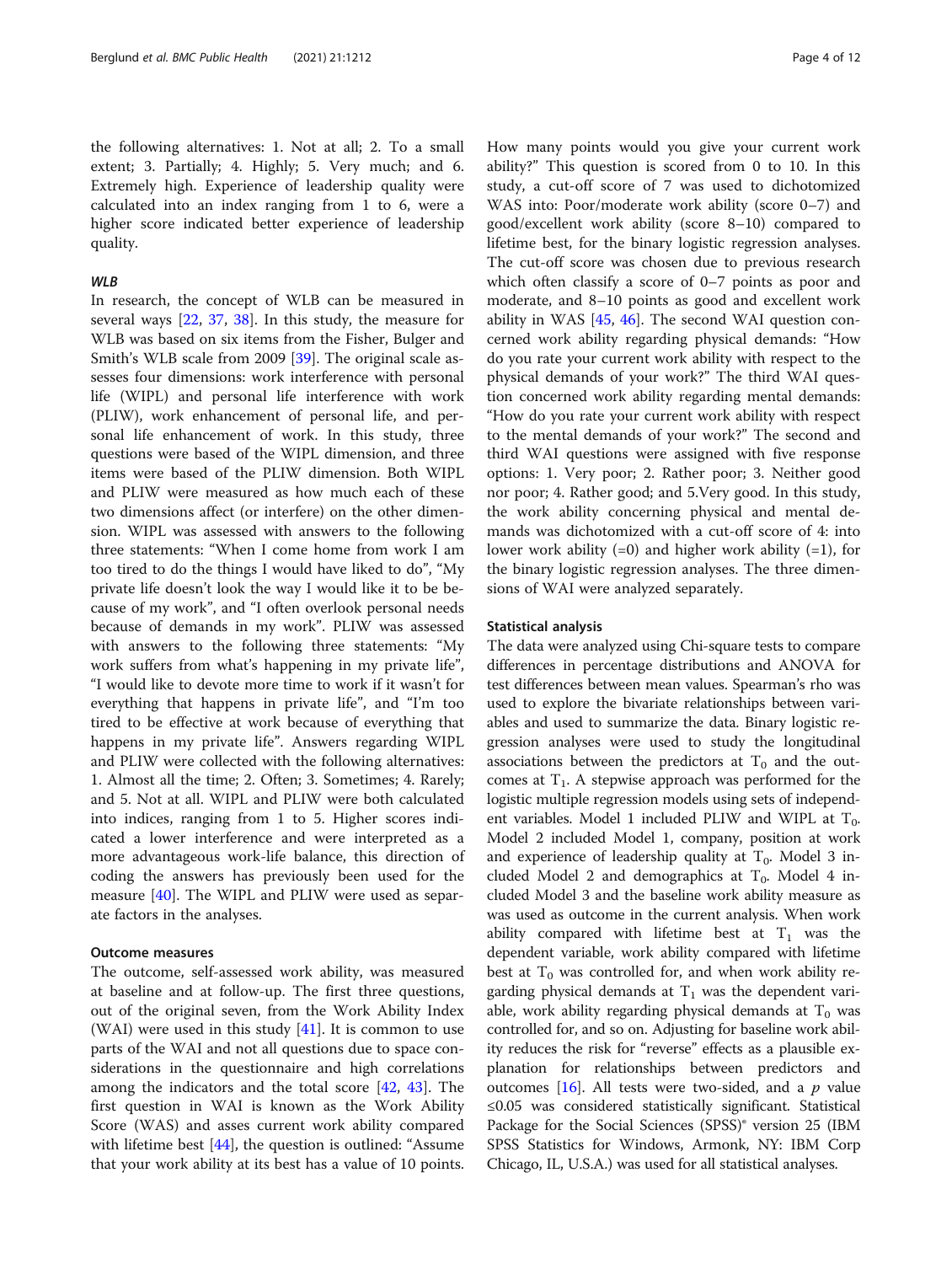# Results

The study population consisted of 73% men and 27% women and the average age of the study population was 47 years. Secondary or equivalent school was the most common completed education level. Among the study participants, 32% worked in production, 50% in administration, and 18% had a management position. The distribution of demographics in the study population are shown in Table 1.

## Work-life balance

On average WIPL score was  $3.7$  (SD = 0.9) and PLIW score was  $4.6$  (SD = 0.5), in the total study population at baseline. No statistically significant differences were found between the three company's employees regarding WIPL and PLIW, see Table 1.

#### Work ability among the employees

In the total study sample, a majority of the employees (75%) reported good/excellent work ability compared to lifetime best, and 25% reported a poor/moderate work ability compared to lifetime best, at follow-up. When the 4-point cut-off of was used 59% reported a higher work ability regarding physical demands and 41% reported a higher work ability regarding mental demands at follow-up, see Table [2](#page-5-0). There were no statistically significant differences between those workers who answered at baseline but not at followup and those who responded to both questionnaires regarding baseline WAS, work ability regarding physical and mental demands.

# Correlation matrix and logistic regressions

WIPL and PLIW both correlated with work ability compared to lifetime best and work ability regarding physical, as well as, mental demands, see Table [3.](#page-5-0)

Work ability compared to lifetime best at follow-up, WIPL, PLIW, company, position at work, experience of leadership quality, demographics and baseline work ability compared to lifetime best were analyzed using binary logistic regression, see Table [4.](#page-6-0) There was a statistically significant association between WIPL and good/excellent work ability compared to lifetime best, in the adjusted logistic regression models (odds ratio (OR) 1.77, 95% confidence interval (CI) 1.15–2.73). There was also a statistical significant association between PLIW and good/excellent work ability compared to lifetime best (adjusted OR 3.34, 95% CI 1.66–6.74).

Work ability regarding physical demands at follow-up, WIPL, PLIW, company, position at work, experience of leadership quality, demographics and baseline work ability regarding physical demands were analyzed using binary logistic regression, see Table [5](#page-7-0). There was a statistically significant association between WIPL and higher work ability regarding physical demands (adjusted OR 1.60, 95% CI 1.07–2.40). There was also a statistically significant association between experience of leadership quality and higher work ability regarding physical demands (adjusted OR 1.51, 95% CI 1.02–2.22).

Work ability regarding mental demands at follow-up, WIPL, PLIW, company, position at work, experience of leadership quality, demographics and baseline work ability mental demands were analyzed using binary logistic

|                                               |                           | Company 1<br>$n = 30(13.4)$ | Company 2<br>$n = 108(48.2)$ | Company 3<br>$n = 86(38.4)$ | Total<br>$n = 224(100)$ |
|-----------------------------------------------|---------------------------|-----------------------------|------------------------------|-----------------------------|-------------------------|
| Sex, n (%)                                    | Male                      | 20 (66.7)                   | 81 (75.0)                    | 63 (73.3)                   | 164 (73.2)              |
|                                               | Female                    | 10(33.3)                    | 27(25.0)                     | 23(26.7)                    | 60 (26.8)               |
| Age                                           | Md, Mean $(\pm SD)$       | 48, 47.1 (10.4)             | 47, 47.3 (9.2)               | 48, 46.6 (10.0)             | 48, 47.0 (9.6)          |
| Education, n (%)                              | Primary school            | $8(26.7)^{*}$               | $11(10.2)^{*}$               | $22(25.6)^*$                | 41 (18.3)               |
|                                               | Secondary school or equal | $10(33.3)^*$                | $67 (62.0)^*$                | 43 $(50.0)^*$               | 120 (53.6)              |
|                                               | University                | $12(40.0)^{*}$              | 30 $(27.8)^*$                | $21 (24.4)^*$               | 63(28.1)                |
| Position at work, n (%)                       | Production                | 9(31)                       | 29 (26.9)                    | 34 (39.5)                   | 72 (32.4)               |
|                                               | Administration            | 14 (48.3)                   | 62 (57.4)                    | 35 (40.7)                   | 111 (49.8)              |
|                                               | Manager                   | 6(20.7)                     | 17(15.7)                     | 17 (19.8)                   | 40 (17.9)               |
| Experience of leadership quality <sup>a</sup> | Md, Mean $(\pm SD)$       | $4.0, 4.0$ $(0.8)$          | 4.0, 3.9(0.9)                | 4.0, 3.9(0.9)               | 4.0, 3.9(0.9)           |
| Work-life balance                             | WIPL, Mean $(\pm SD)^D$   | 3.49(1.1)                   | 3.79(0.9)                    | 3.76(0.9)                   | 3.74(0.9)               |
|                                               | PLIW, Mean $(\pm SD)^b$   | 4.67(0.5)                   | 4.58(0.5)                    | 4.58(0.6)                   | 4.59(0.5)               |

**Table 1** Baseline demographics and characteristics of the study population, distributed by company

Figures as number (n) or percentages if not stated otherwise. Pearson Chi-Square test was used for distributions and ANOVA test was used for mean <sup>a</sup> Experience with leadership quality was measured with an index, ranging from 1 to 6. Higher score indicates better experience with management bWork interference with personal life (WIPL) and personal life interference with work (PLIW), was both three item index scales, ranging from 1 to 5 \*P ≤ 0.05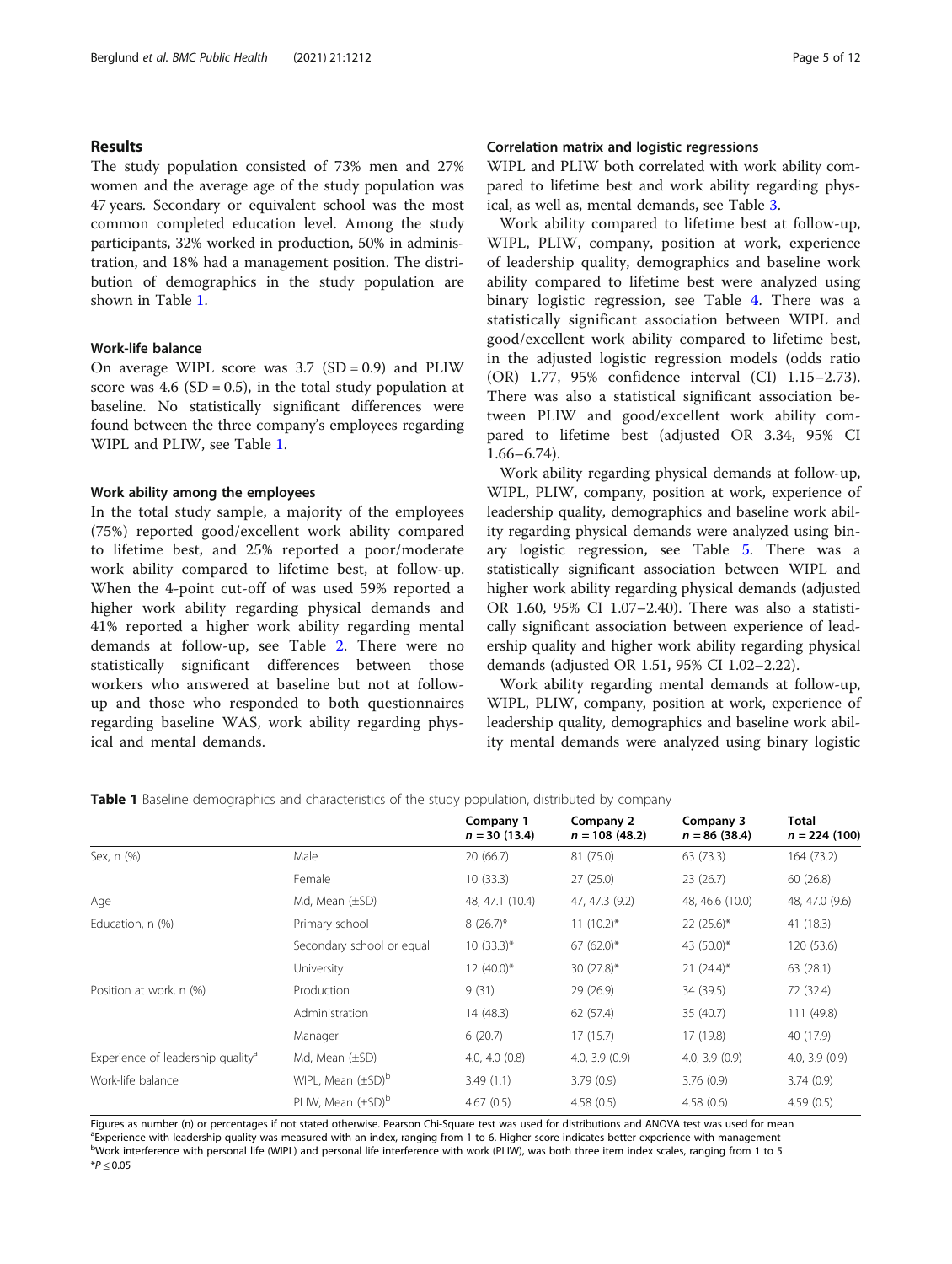## <span id="page-5-0"></span>Table 2 Work ability measures at baseline and follow-up

|                                         |                                                                    | Baseline $(T_0)$   | Follow-up $(T_1)$ |
|-----------------------------------------|--------------------------------------------------------------------|--------------------|-------------------|
| Work ability compared to lifetime best  | Md, Mean $(\pm SD)^a$                                              | $7.0, 6.5$ $(1.4)$ | 9.0, 8.3(1.5)     |
|                                         | Poor/moderate work ability compared to lifetime best <sup>b</sup>  | 73.7               | 25.1              |
|                                         | Good/excellent work ability compared to lifetime best <sup>b</sup> | 26.3               | 74.9              |
| Work ability regarding physical demands | Md. Mean $(\pm SD)^c$                                              | $5.0, 4.4$ (0.7)   | 5.0, 4.5(0.6)     |
|                                         | Lower work ability regarding physical demands <sup>d</sup>         | 46.0               | 41.3              |
|                                         | Higher work ability regarding physical demands <sup>d</sup>        | 54.0               | 58.7              |
| Work ability regarding mental demands   | Md, Mean $(\pm SD)^c$                                              | 4.0, 4.2(0.8)      | 4.0, 4.2(0.8)     |
|                                         | Lower work ability regarding mental demands <sup>d</sup>           | 65.6               | 59.2              |
|                                         | Higher work ability regarding mental demands <sup>d</sup>          | 34.4               | 40.8              |

Figures are percentage if not stated otherwise

<sup>a</sup>Work ability compared with lifetime best was ranging from 0 (= worse) to 10 (= best)

bWork ability compared with lifetime best was dichotomized into: Poor/moderate work ability compared to lifetime best (=0) and good/excellent work ability compared to lifetime best  $(=1)$ 

Work ability regarding physical and mental demands was ranging from  $0$  (= worse) and  $5$  (= best)

<sup>d</sup>Work ability regarding physical and mental demands was dichotomized into: lower work ability (=0) and higher work ability (=1)

regression, see Table [6](#page-8-0). There were statistically significant associations between, WIPL as well as PLIW, and higher work ability regarding mental demands, with adjusted OR 1.59, 95% CI 1.03–2.44, and adjusted OR 2.88, 95% CI 1.31–6.32, respectively.

# Discussion

This study investigated longitudinal associations of WIPL, PLIW and work ability outcomes 2 years later among employees in the Swedish energy and water sector. This study found that WIPL predicted work ability

Table 3 Correlation matrix among variables

|                                                                   | Min - $max 1$ |          | $\overline{2}$ | 3         | 4             | 5         | 6        | 7        | 8        | 9        | 10                | 11             | 12       | 13       |
|-------------------------------------------------------------------|---------------|----------|----------------|-----------|---------------|-----------|----------|----------|----------|----------|-------------------|----------------|----------|----------|
| 1. Sex                                                            | $1 - 2$       |          |                |           |               |           |          |          |          |          |                   |                |          |          |
| 2. Age                                                            | $21 - 64$     | $-0.09$  |                |           |               |           |          |          |          |          |                   |                |          |          |
| 3. Education level                                                | $1 - 3$       | $.26***$ | $-.25***$      |           |               |           |          |          |          |          |                   |                |          |          |
| 4. Company                                                        | $1 - 3$       | $-.02$   | $-.02$         | $-.11$    |               |           |          |          |          |          |                   |                |          |          |
| 5. Position at work                                               | $1 - 3$       | $.14*$   | $-.01$         | $.38***$  | $-.07$        |           |          |          |          |          |                   |                |          |          |
| 6. Experience with leadership quality <sup>a</sup>                | $1 - 6$       | .06      | .04            | .07       | .03           | $.19***$  |          |          |          |          |                   |                |          |          |
| 7. WIPL <sup>b</sup>                                              | $1 - 5$       | $-.20**$ | .07            | $-.27**$  | .04           | $-.24***$ | $-.02$   |          |          |          |                   |                |          |          |
| 8. PLIW <sup>b</sup>                                              | $1 - 5$       | .00      | $.14*$         | $-.23***$ | $-.024 - .11$ |           | $-.02$   | $.39***$ |          |          |                   |                |          |          |
| 9. Work ability compared with the lifetime<br>best at $T_0$       | $0 - 10$      | $-.03$   | $-.10$         | $-.10$    | $-.14* -.08$  |           | .06      | $.38***$ | $.40***$ |          |                   |                |          |          |
| 10. Work ability regarding physical demands 1-5<br>at $T_0$       |               | $-13*$   | $-.07$         | .10       | .10           | $.14*$    | $.19***$ | $.24***$ | $.14*$   | $.46***$ |                   |                |          |          |
| 11. Work ability regarding mental demands 1-5<br>at $T_0$         |               | $-.09$   | $-.05$         | $-.06$    | .046          | $-.06$    | $20**$   | $.36***$ | $.27***$ | $.68***$ | $59**$            |                |          |          |
| 12. Work ability compared with the lifetime 0-10<br>best at $T_1$ |               | $-.02$   | $-.07$         | $-.02$    | .03           | .02       | .09      | $.34***$ | $.37**$  |          | .56** .38** .48** |                |          |          |
| 13. Work ability regarding physical demands 1-5<br>at $T_1$       |               | .08      | $-.09$         | $.17*$    | .03           | $.16*$    | $.22***$ | $.22***$ | $.17*$   |          | $.33***$ $.44***$ | $.36***$ .53** |          |          |
| 14. Work ability regarding mental demands 1-5<br>at $T_1$         |               | $-.10$   | $-.01$         | .03       | $-.05$        | $-.02$    | $.14*$   | $.36***$ | $.28***$ | $.45***$ | $.32***$          | $.46***$       | $.65***$ | $.56***$ |

The matrix has been calculated with Spearman's correlation coefficient

Maximum (max), minimum (min) of the scale or index, and correlations indicated

<sup>a</sup>Experience with leadership quality was measured with an 7 item index ranging from 1 to 6

bWork interference with personal life (WIPL) and personal life interference with work (PLIW), was both three item index scales, ranging from 1 to 5

Work ability outcome in the matrix was measured at follow-up

\* Correlation is significant at the 0.05 level

\*\* Correlation is significant at the 0.01 level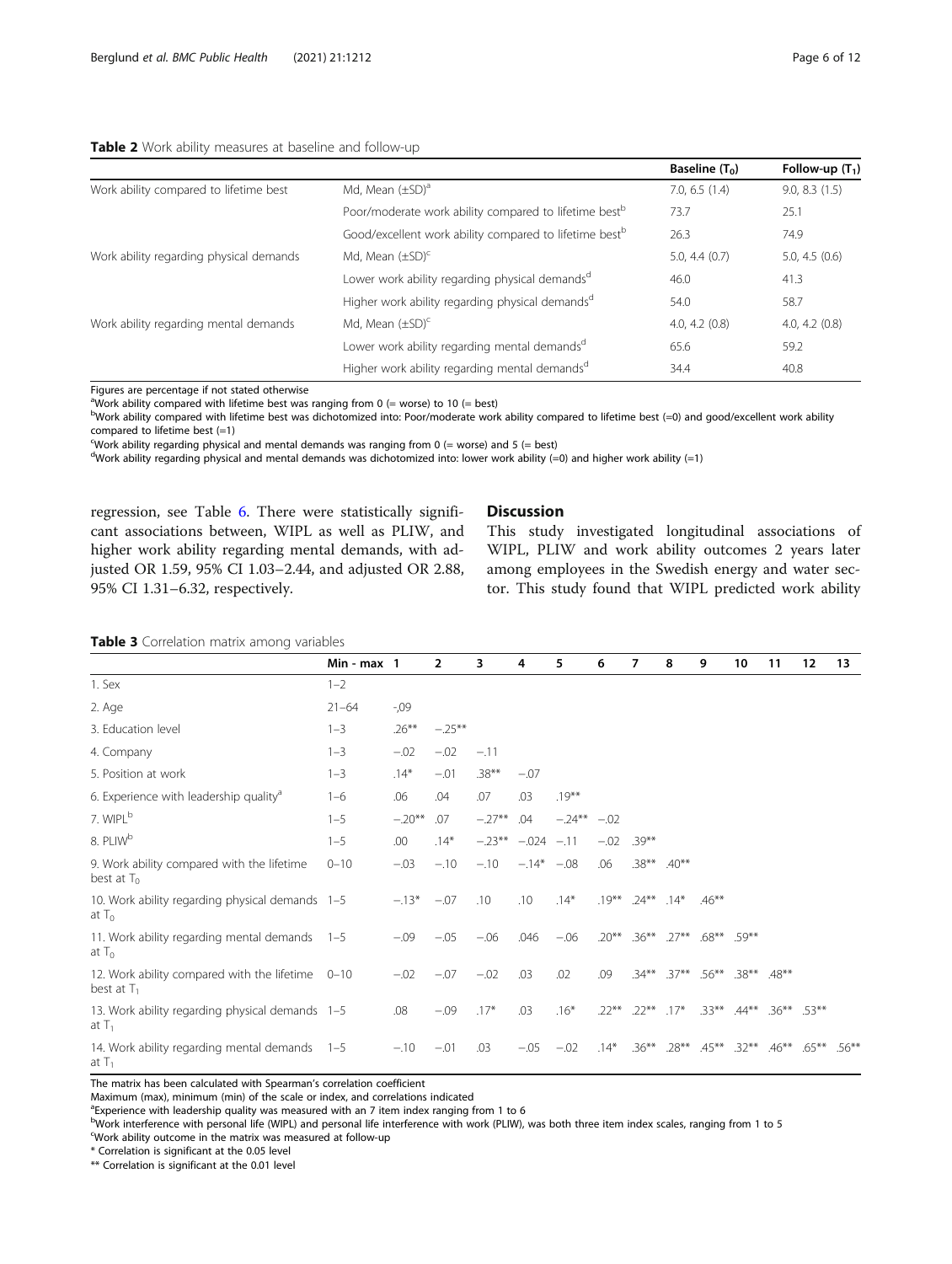|                                                              |                                                  | Crude<br>OR 95% CI                             | Model 1<br>OR 95% CI     | Model 2<br>OR 95% CI     | Model 3<br>OR 95% CI     | Model 4<br>OR 95% CI  |
|--------------------------------------------------------------|--------------------------------------------------|------------------------------------------------|--------------------------|--------------------------|--------------------------|-----------------------|
| Work-life balance                                            | <b>WIPL<sup>a</sup></b>                          | 2.12** (1.49 to 2.98)                          | 1.72** (1.18 to 2.49)    | 1.90** (1.27 to 2.84)    | 1.93** (1.26 to 2.94)    | 1.77** (1.15 to 2.73) |
|                                                              | <b>PLIW<sup>a</sup></b>                          | 4.67** (2.59 to 8.43)                          | $3.70***$ (2.01 to 6.80) | $3.82***$ (2.01 to 7.26) | $4.13***$ (2.08 to 8.21) | 3.34** (1.66 to 6.74) |
| Employment                                                   | Company                                          |                                                |                          |                          |                          |                       |
|                                                              | Company 1                                        | $\mathbf{1}$                                   |                          | 1                        |                          | $\mathbf{1}$          |
|                                                              | Company 2                                        | 1.18 (0.45 to 3.09)                            |                          | 1.39 (0.46 to 4.25)      | 1.65 (0.52 to 5.25)      | 1.87 (0.58 to 6.08)   |
|                                                              | Company 3                                        | 0.67 (0.25 to 1.74)                            |                          | $0.60$ (0.20 to 1.81)    | 0.61 (0.20 to 1.88)      | 0.65 (0.21 to 2.07)   |
|                                                              | Position at work                                 |                                                |                          |                          |                          |                       |
|                                                              | Production                                       |                                                |                          | 1                        |                          | 1                     |
|                                                              | Administration                                   | 1.23 (0.68 to 2.22)                            |                          | 1.04 (0.46 to 2.36)      | 1.10 (0.45 to 2.67)      | 1.12 (0.46 to 2.73)   |
|                                                              | Manager                                          | 1.77 (0.81 to 3.88)                            |                          | 2.85 (0.90 to 9.03)      | 3.41 (0.99 to 11.70)     | 3.55* (1.02 to 12.36) |
|                                                              | Experience of<br>leadership quality <sup>b</sup> | 1.37 (0.96 to 1.94)                            |                          | 1.45 (0.95 to 2.23)      | 1.45 (0.94 to 2.23)      | 1.48 (0.94 to 2.35)   |
| Demographic                                                  | Gender                                           |                                                |                          |                          |                          |                       |
|                                                              | Male                                             |                                                |                          |                          |                          | 1                     |
|                                                              | Female                                           | 0.81 (0.47 to 1.42)                            |                          |                          | 0.97 (0.41 to 2.30)      | 1.01 (0.42 to 2.42)   |
|                                                              | Age                                              | 0.96 (0.96 to 1.03)                            |                          |                          | 0.97 (0.94 to 1.01)      | 0.98 (0.94 to 1.02)   |
|                                                              | Education level                                  |                                                |                          |                          |                          |                       |
|                                                              | University                                       | $\mathbf{1}$                                   |                          |                          | 1                        | 1                     |
|                                                              | Secondary school<br>or equal                     | 0.64 (0.29 to 1.43)                            |                          |                          | 0.48 (0.16 to 1.43)      | 0.43 (0.14 to 1.33)   |
|                                                              | Compulsory school                                | 0.55 (0.24 to 1.28)                            |                          |                          | 0.56 (0.15 to 1.20)      | 0.48 (0.13 to 1.79)   |
| <b>Baseline work ability</b>                                 | Poor/moderate at $T_0$                           | - 1                                            |                          |                          |                          | $\mathbf{1}$          |
| regarding work ability<br>compared with the<br>lifetime best |                                                  | Good/excellent at $T_0$ 8.91** (2.67 to 29.79) |                          |                          |                          | 4.63* (1.28 to 16.76) |
| Nagelkerke R Square $(R^2)$                                  |                                                  |                                                | 24%                      | 31%                      | 32%                      | 36%                   |
| $\Delta R^2$                                                 |                                                  |                                                |                          | 7%                       | 1%                       | 4%                    |

<span id="page-6-0"></span>Table 4 Results of logistic regression models of factors predicting good/excellent work ability compared with the lifetime best

Odds ratio (OR), 95% CI: 95% confidence interval of factors predicting good/excellent work ability compared with the lifetime best. Work ability compared with the lifetime best was dichotomized into: Poor/moderate work ability compared to lifetime best (=0) and good/excellent work ability compared to lifetime best (=1). \*P ≤ 0.05, \*\*P ≤ 0.01 <sup>a</sup>Work interference with personal life (WIPL) and personal life interference with work (PLIW), was both three item index scales, ranging from 1 to 5 <sup>b</sup>Experience with leadership quality was measured with an index, ranging from 1 to 6. Model 1 = PLIW+WIPL, Model 2 = Model 1 + company+position at work+experience of leadership quality, Model 3 = Model 2 + gender+age + education level, Model  $4 =$  Model  $3 +$  baseline work ability compared with the lifetime best

compared to lifetime best as well as work ability regarding physical and mental demands. PLIW predicted work ability compared to lifetime best and work ability regarding mental demands.

WLB is experienced when demands from work are compatible with demands from other domains in life, e.g. family or leisure time, and a 'balanced' situation occurs when demands from one domain do not negatively affect activities in the other domains [[38\]](#page-10-0). In this study, WLB was divided into two separate factors or dimensions, 'work interference with personal life' and 'personal life interference with work', and used as separate predictors. The main reason for this strategy was to explore what kind of "role-related" balance, work or private, in a person's life that could have specific importance for the various work ability outcomes. The analyses showed that

work ability regarding physical demands was influenced by WIPL, and work ability regarding mental demands was influenced by WIPL as well as by PLIW. The explanations behind these results needs further attention in the research. Possibly, physical work ability is more solely dependent on work conditions in general, while mental work ability is also sensitive for conditions outside the workplace and a person's close community. Another, possible explanation for the results, is that the explanation might lie more in different types of jobs (and associated demands). To uphold a job that, to the largest part, have high physical requirements might be less dependent on the home conditions than on conditions at work. On the other side, a job that have high mental requirements seems to be conditioned also on home circumstances, possibly because thoughts and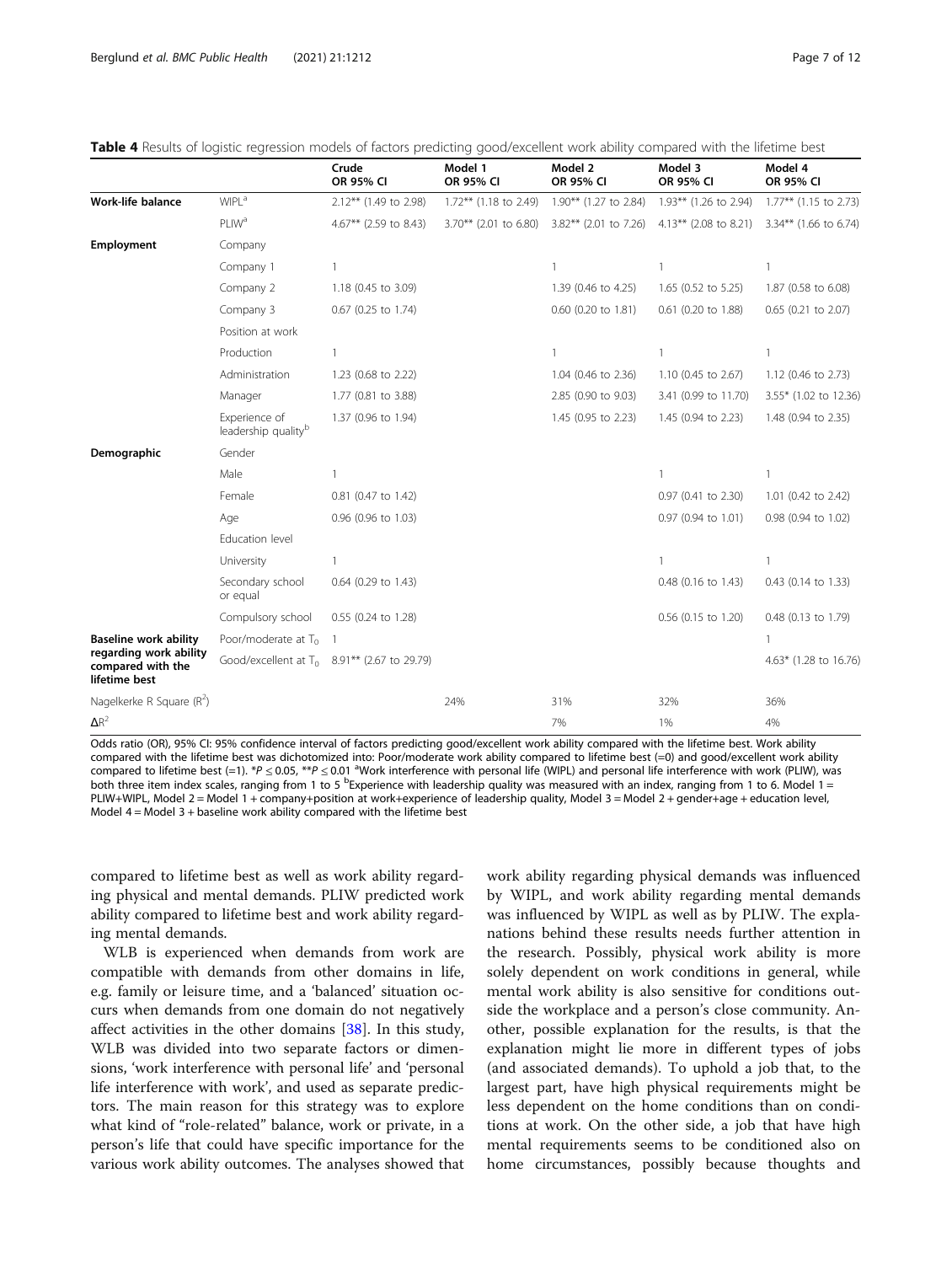<span id="page-7-0"></span>

|  | Table 5 Results of logistic regression models of factors predicting higher work ability regarding physical demands |  |  |
|--|--------------------------------------------------------------------------------------------------------------------|--|--|
|  |                                                                                                                    |  |  |

|                               |                                                  | Crude<br>OR 95% CI       | Model 1<br>OR 95% CI | Model 2<br>OR 95% CI  | Model 3<br>OR 95% CI     | Model 4<br>OR 95% CI   |
|-------------------------------|--------------------------------------------------|--------------------------|----------------------|-----------------------|--------------------------|------------------------|
| Work-life balance             | <b>WIPL<sup>a</sup></b>                          | 1.49** (1.10 to 2.00)    | 1.41* (1.03 to 1.93) | 1.62** (1.15 to 2.30) | 1.84** (1.27 to 2.69)    | 1.60* (1.07 to 2.40)   |
|                               | PLIW <sup>a</sup>                                | 1.61 (0.98 to 2.65)      | 1.33 (0.78 to 2.26)  | 1.39 (0.79 to 2.45)   | 1.60 (0.86 to 2.98)      | 1.41 (0.72 to 2.76)    |
| <b>Employment</b>             | Company                                          |                          |                      |                       |                          |                        |
|                               | Company 1                                        | $\mathbf{1}$             |                      | 1                     |                          | $\mathbf{1}$           |
|                               | Company 2                                        | 1.81 (0.99 to 3.30)      |                      | 1.54 (0.64 to 3.72)   | 1.81 (0.72 to 4.57)      | 1.52 (0.55 to 4.17)    |
|                               | Company 3                                        | 2.61* (1.15 to 5.92)     |                      | 1.70 (0.69 to 4.20)   | 2.00 (0.78 to 5.12)      | 1.42 (0.51 to 3.98)    |
|                               | Position at work                                 |                          |                      |                       |                          |                        |
|                               | Production                                       |                          |                      | $\mathbf{1}$          |                          | $\mathbf{1}$           |
|                               | Administration                                   | 0.77 (0.40 to 1.47)      |                      | 2.28* (1.17 to 4.46)  | 1.61 (0.77 to 3.39)      | 1.55 (0.69 to 3.49)    |
|                               | Manager                                          | 1.15 (0.48 to 2.79)      |                      | 3.31** (1.33 to 8.26) | 2.49 (0.94 to 6.59)      | 1.91 (0.67 to 5.40)    |
|                               | Experience of<br>leadership quality <sup>b</sup> | $1.68***$ (1.21 to 2.33) |                      | 1.59** (1.12 to 2.27) | $1.62***$ (1.13 to 2.33) | $1.51*$ (1.02 to 2.22) |
| Demographic                   | Gender                                           |                          |                      |                       |                          |                        |
|                               | Male                                             |                          |                      |                       | 1                        | $\mathbf{1}$           |
|                               | Female                                           | 1.53 (0.92 to 2.56)      |                      |                       | 1.36 (0.64 to 2.89)      | 1.95 (0.85 to 4.49)    |
|                               | Age                                              | 0.99 (0.96 to 1.01)      |                      |                       | 0.98 (0.95 to 1.02)      | 0.99 (0.95 to 1.02)    |
|                               | Education level                                  |                          |                      |                       |                          |                        |
|                               | University                                       |                          |                      |                       |                          | 1                      |
|                               | Secondary school<br>or equal                     | 1.40 (0.76 to 2.58)      |                      |                       | 0.98 (0.42 to 2.30)      | 0.96 (0.38 to 2.44)    |
|                               | Compulsory school                                | 3.49** (1.72 to 7.08)    |                      |                       | 2.75 (0.92 to 8.25)      | 2.06 (0.63 to 6.76)    |
| <b>Baseline work ability</b>  | Lower at $T_0$                                   |                          |                      |                       |                          | 1                      |
| regarding physical<br>demands | Higher at $T_0$                                  | 6.70** (3.70 to 12.14)   |                      |                       |                          | 5.43** (2.78 to 10.62) |
| Nagelkerke R Square $(R^2)$   |                                                  |                          | 5%                   | 17%                   | 22%                      | 35%                    |
| $\Delta R^2$                  |                                                  |                          |                      | 12%                   | 5%                       | 13%                    |

Odds ratio (OR), 95% CI: 95% confidence interval of factors predicting higher work ability regarding physical demands. Work ability regarding physical demands was dichotomized into lower work ability (=0) and higher work ability (=1) \*P ≤ 0.05, \*\*P ≤ 0.01 <sup>a</sup>Work interference with personal life (WIPL) and personal life interference with work (PLIW), was both three item index scales, ranging from 1 to 5. <sup>b</sup>Experience with leadership quality was measured with an index, ranging from 1 to 6. Model 1 = WIPL+PLIW, Model 2 = Model 1 + company+position at work+experience of leadership quality, Model 3 = Model 2 + gender+age + education level, Model 4 = Model 3 + baseline work ability regarding physical demands

feelings do not stop influencing the employee's mental state at the moment he or she leaves the home and enters the workplace.

The concept of WLB has gained in attention, and involved both governments, political institutions, companies employers and employees' organizations in the discussions [[38\]](#page-10-0). The concept of WLB has largely generated from role theory and the increasing interest in 'work-life conflict' as a topic of academic and practitioner debate [\[26](#page-10-0), [47](#page-11-0)]. Work-life conflicts engenders thru the loss of resources (e.g. time) and the multiple roles that individuals occupy and the competing demands between work and home  $[48]$ . Work-life conflicts are also assumed to have increased in relevance for employees in recent years due to changes in demography, workplace, working hours, and communication technology enabling a closer contact with the workplace [[47\]](#page-11-0). This has raised the interest for organizations to implement WLB policies and practices (a.k.a.

organizational family-supportive or family-friendly policy's). WLB practices usually refers to practices that includes support for dependent care, flexible work options, family or personal leave, flexible work hours (e.g., flextime, compressed work week, etc.), home-based work, job sharing, onsite childcare or assistance with childcare and eldercare services [[47\]](#page-11-0). However, the purpose for implementing such practices may not always be to reduce work-life conflicts exclusively, other reason might e.g. be by offering these practices; organizations want to attract new employees as well as to retain existing ones [[47,](#page-11-0) [49](#page-11-0)]. In the long run WLB practices often wishes to accomplish goals regarding increased organizational effectiveness and performance, which also have some empirical support [[29](#page-10-0), [49](#page-11-0), [50](#page-11-0)].

The results of this study support the assumption that long-term work ability are impacted of WLB, and suggests that an approach managing WLB might influence work ability over time. Such interventions may be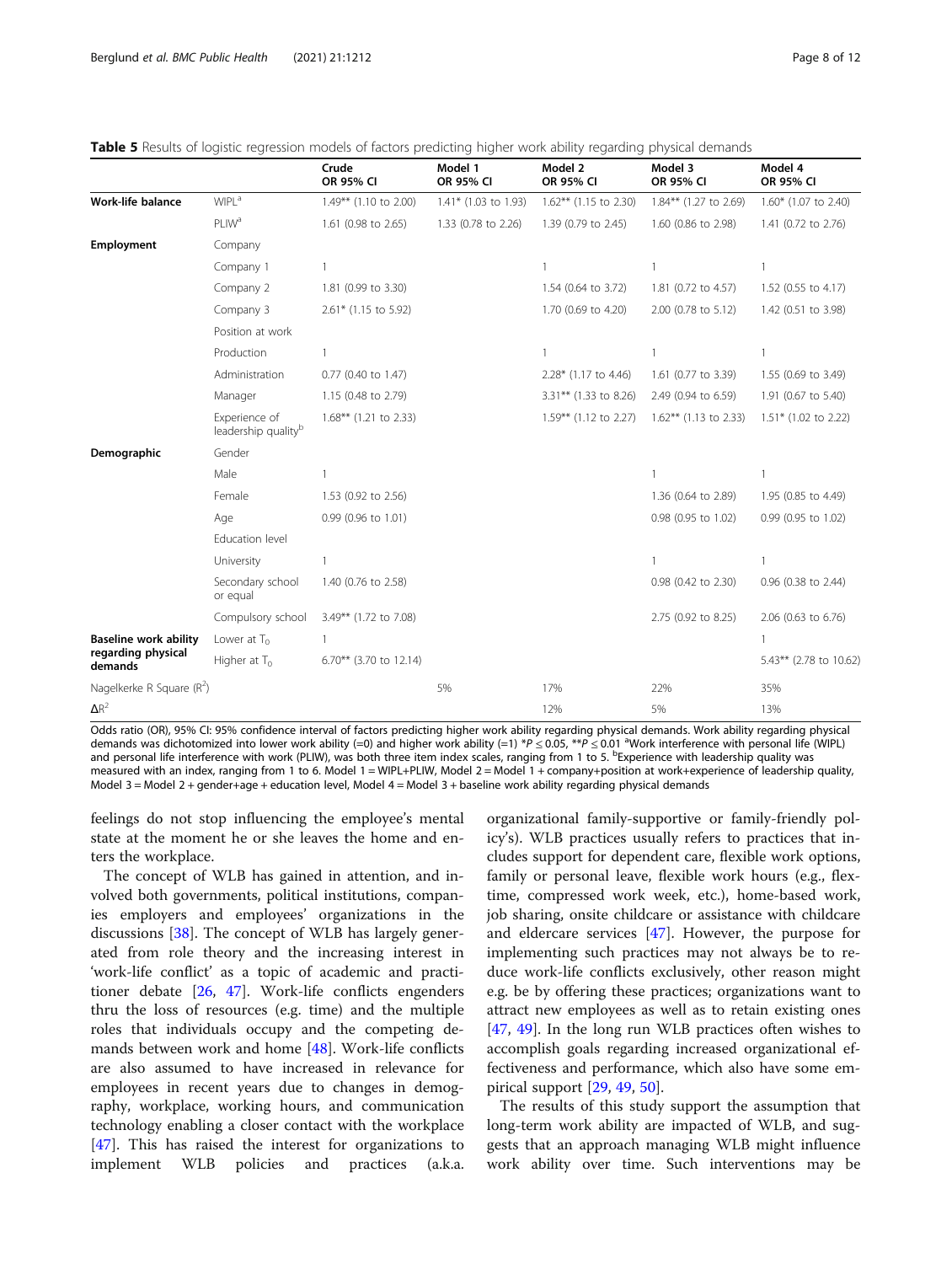<span id="page-8-0"></span>Table 6 Results of logistic regression models of factors predicting higher work ability regarding mental demands

|                              |                                                  | Crude<br>OR 95% CI     | Model 1<br>OR 95% CI     | Model 2<br>OR 95% CI     | Model 3<br>OR 95% CI     | Model 4<br>OR 95% CI    |
|------------------------------|--------------------------------------------------|------------------------|--------------------------|--------------------------|--------------------------|-------------------------|
| <b>Work-life balance</b>     | WIPL <sup>a</sup>                                | 2.05** (1.46 to 2.88)  | $1.76***$ (1.23 to 2.51) | 1.78** (1.22 to 2.59)    | 1.92** (1.29 to 2.87)    | $1.59*$ (1.03 to 2.44)  |
|                              | <b>PLIW<sup>a</sup></b>                          | 3.35** (1.78 to 6.34)  | 2.44** (1.27 to 4.68)    | $2.60***$ (1.33 to 5.11) | $3.38***$ (1.64 to 6.96) | 2.88** (1.31 to 6.32)   |
| <b>Employment</b>            | Company                                          |                        |                          |                          |                          |                         |
|                              | Company 1                                        | 1                      |                          | $\mathbf{1}$             | $\overline{1}$           | $\mathbf{1}$            |
|                              | Company 2                                        | 2.36* (1.12 to 4.90)   |                          | 2.20 (0.84 to 5.74)      | 2.47 (0.91 to 6.71)      | 2.38 (0.83 to 6.83)     |
|                              | Company 3                                        | 1.38 (0.64 to 2.97)    |                          | 1.30 (0.49 to 3.48)      | 1.46 (0.54 to 3.99)      | 1.27 (0.44 to 3.68)     |
|                              | Position at work                                 |                        |                          |                          |                          |                         |
|                              | Production                                       | 1                      |                          | 1                        | -1                       | 1                       |
|                              | Administration                                   | 0.80 (0.44 to 1.47)    |                          | 0.95 (0.48 to 1.87)      | 0.71 (0.32 to 1.56)      | 0.66 (0.28 to 1.56)     |
|                              | Manager                                          | 0.83 (0.38 to 1.83)    |                          | 1.02 (0.41 to 2.50)      | 0.71 (0.270 to 1.87)     | 0.80 (0.29 to 2.23)     |
|                              | Experience of<br>leadership quality <sup>b</sup> | 1.46* (1.05 to 2.04)   |                          | 1.58* (1.10 to 2.28)     | $1.65***$ (1.13 to 2.40) | $1.49*$ (1.003 to 2.21) |
| Demographic                  | Gender                                           |                        |                          |                          |                          |                         |
|                              | Male                                             | 1                      |                          |                          | $\overline{1}$           | 1                       |
|                              | Female                                           | 0.86 (0.53 to 1.42)    |                          |                          | 0.72 (0.33 to 1.55)      | 0.68 (0.29 to 1.58)     |
|                              | Age                                              | 1.00 (0.97 to 1.03)    |                          |                          | 0.99 (0.96 to 1.02)      | 1.00 (0.96 to 1.03)     |
|                              | Education level                                  |                        |                          |                          |                          |                         |
|                              | University                                       | 1                      |                          |                          | $\mathbf{1}$             | 1                       |
|                              | Secondary school<br>or equal                     | 0.83 (0.45 to 1.54)    |                          |                          | 1.11 (0.44 to 2.77)      | 1.28 (0.46 to 3.53)     |
|                              | Compulsory school                                | 1.51 (0.78 to 2.95)    |                          |                          | 3.39* (1.06 to 10.82)    | 3.85* (1.07 to 13.86)   |
| <b>Baseline work ability</b> | Lower at $T_0$                                   | 1                      |                          |                          |                          | 1                       |
| regarding mental<br>demands  | Higher at $T_0$                                  | 6.92** (3.74 to 12.78) |                          |                          |                          | 5.55** (2.75 to 11.20)  |
| Nagelkerke R Square $(R^2)$  |                                                  |                        | 16%                      | 21%                      | 26%                      | 38%                     |
| $\Delta R^2$                 |                                                  |                        |                          | 5%                       | 5%                       | 12%                     |

Odds ratio (OR), 95% CI: 95% confidence interval of factors predicting higher work ability regarding mental demands. Work ability regarding mental demands was dichotomized into lower work ability (=0) and higher

work ability (=1) \*P ≤ 0.05, \*\*P ≤ 0.01 <sup>a</sup>Work interference with personal life (WIPL) and personal life interference with work (PLIW), was both three item index scales, ranging from 1 to 5. <sup>b</sup>Experience with leadership quality was measured with an index, ranging from 1 to 6. Model 1 = PLIW+WIPL, Model 2 = Model 1 + company+position at work+experience of leadership quality, Model 3 = Model 2 + gender+age + education level, Model 4 = Model 3 + baseline work ability regarding mental demands

carried out in several ways, e.g. thru implementing concepts such as the "healthy workplace" concept [\[51](#page-11-0)]. In the concept of the health-promoting workplace it is stated that the individual also is responsible for his or her health behavior, and at the same time the individual's health is also affected by factors in the environment which are beyond the individual's control [\[52](#page-11-0)]. Interventions to promote health and work ability are therefore more likely to be effective if they are addressed both at individual and organizational level (e.g. environment).

In general, it is difficult to separate the work from the private life, thereby employers and supervisors needs to cooperate and share the responsibility to promote work ability resources [[5\]](#page-10-0). Thru the use of e-technologies, much work have migrated into the homes and etechnologies have blurred the lines between work and home, and studies have showed inconsistent results regarding the relationship between work-home practices

and WLB [\[53,](#page-11-0) [54\]](#page-11-0). In times with a pandemic, such as the current COVID-19 (Coronavirus) pandemic, more people are expected to work from home [[55\]](#page-11-0), which also may have significance for WLB and difficulties to separate work from private life.

This study showed that WLB influence work ability outcomes over time. Further investigations are needed regarding the long-term associations obtained in this study to determine potential causality between WLB and work ability. Further investigations need to focus more in detail on different sources for work ability, exploring which factors might be the most effective to influence in order to increase employees' work ability. This study involved employees in the energy and water sector, nevertheless WLB is understood as general and probably predicts other employees work ability in a similar way. More research is needed to understand how WLB could be managed in different branches and contexts to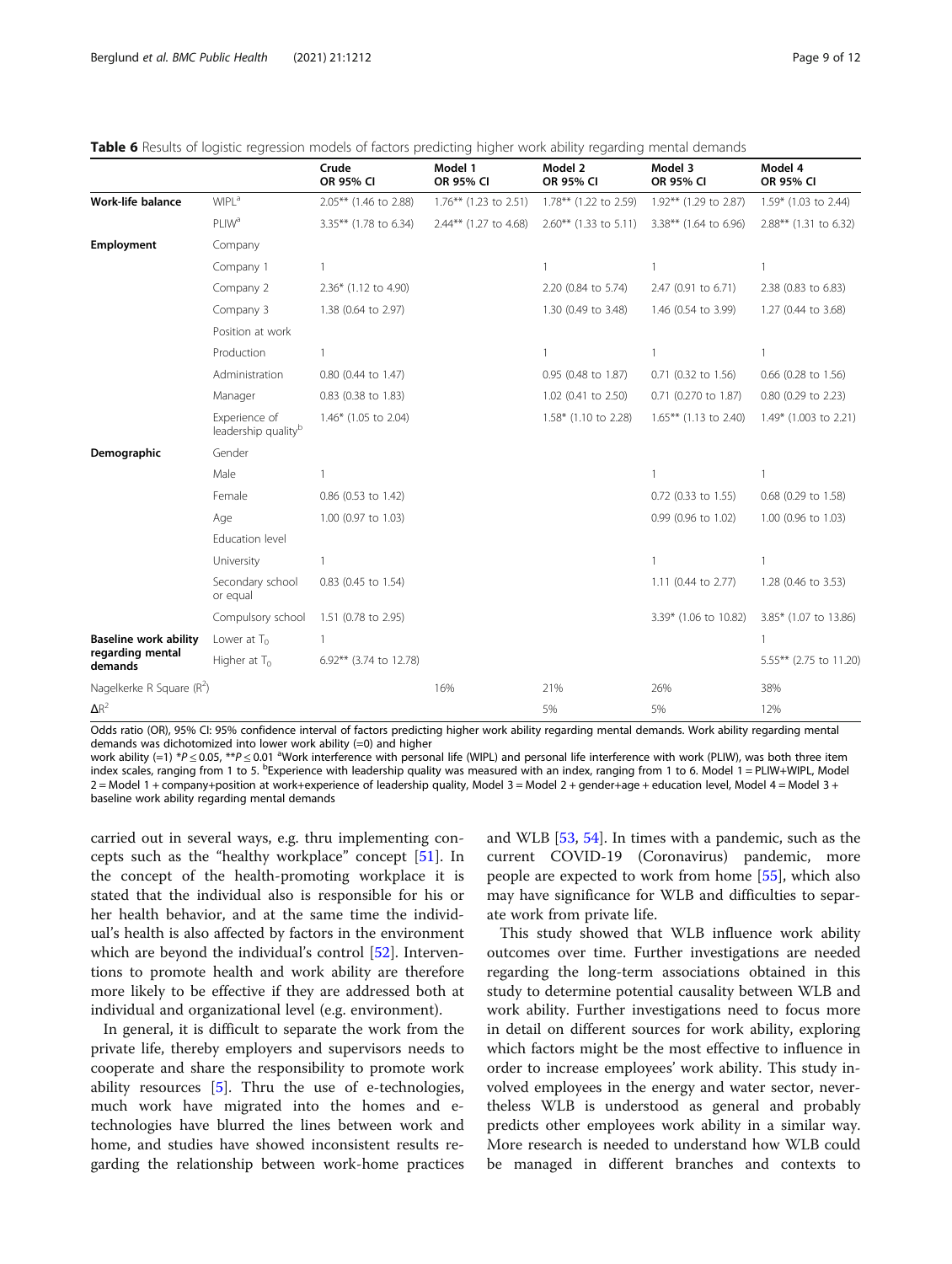promote long-term work ability, also in times when an increased proportion of work takes place from home, which may increase the risks for interference [[55,](#page-11-0) [56](#page-11-0)]. However, data collection for this study was done in a branch and at a time when homework was less common.

# Strengths and limitations

The strengths of this study include the longitudinal approach, which makes it possible to study longitudinal association between predictors and outcomes. The response rate was reasonable according to what is expected in questionnaire-based follow-up studies.

This study also has some limitations worth noting. The data on work ability were self-reported, and therefore some of the respondents may have underestimated or overestimated their rate of work ability. No data on non-respondents were collected. To limit the impact of possible selection bias the model was adjusted for demographic variables such as gender, age and educational level.

Even if a fair degree of variance in the outcome measures was explained (Nagelkerke R Square ranging from 35 to 38%), there is still a lot of unexplained variance left in the outcome measures. This indicates that there are other factors, not assessed in the regression models that affect work ability among the employees. It can be discussed whether the directions of causality in the underlying assumption are appropriate. As this study is not randomized, potential confounders has not been distributed randomly between the groups, thus, differences in outcomes at the end of a study period cannot be attributed to the predictor factors with full certainty.

The healthy worker effect (HWE), is a commonly discussed form of selection bias in relation to occupational cohort studies [[57,](#page-11-0) [58](#page-11-0)]. HWE occurs when improper choice of comparison groups is used in occupational studies. The main mechanisms behind the HWE in cohort studies are health-based selection of workers into employment, and/or health-based differential losses to follow-up (healthy worker survivor effect) [\[59,](#page-11-0) [60\]](#page-11-0). The risk for HWE in this study was lowered by the use of internal comparisons between employees [[58\]](#page-11-0), and by only using respondents from the baseline that were employed, and also answered the follow-up questionnaire. Another known bias is measurement reactivity or question–behavior effect, which are concepts linked to the broader 'Hawthorne effect' [\[61](#page-11-0)]. The question–behavior effect has been demonstrated for a variety of behaviors, and the theory states that it is a risk that research may stimulate new thinking and new behaviors on the phenomenon that the research focus on  $[62]$ . In this study, questionnaires were distributed to the employees, and some results from the baseline questionnaire were communicated back to the participating companies as feedback after T0. This feedback may have affected the companies and improved the outcomes, in general, at the follow-up. This may also have contributed to the general increase that occurs in the WAS scale during the study period.

# Conclusion

Work-life balance factors predicted good/excellent overall work ability compared with lifetime best, in this twoyear cohort study. Lower levels of work interference with personal life predicted higher work ability regarding physical and mental demands, and lower levels of personal life interference with work predicted higher work ability regarding physical demands. This study suggests that better work-life balance may lead to higher work ability among employees in the energy and water sector.

#### Abbreviations

HWE: Healthy worker effect; WLB: Work-life balance; OR: Odds ratio; PATH: Practices for the achievement of total health; PLIW: Personal life interference with work; SPSS: Statistical package for the social sciences; WAI: Work ability index; WAS: Work ability score; WIPL: Work interference with personal life

#### Acknowledgments

We are grateful to all the respondents for sharing their views and to the participating companies how let the employees complete the questionnaires during working hours.

#### Authors' contributions

EB designed the study, undertook the statistical modeling and led the writing. PL was the principal investigator, designed the data collection, was responsible for participant recruitment, and administrated the research funding and IA designed and administered the data collection, contributed to data interpretation, and commented on successive drafts of the manuscript and the handling of data. ÅA contributed to data interpretation and drafting of the manuscript. All authors read and approved the final version of the manuscript.

#### Funding

The GodA-project was financed and supported by grants from the AFA Insurance Research Foundation and University of Gävle. The funders had no role in the design of the study, analysis, interpretation of data and in writing the manuscript. Open Access funding provided by Uppsala University.

#### Availability of data and materials

The datasets used and analysed during the current study are available from the corresponding author on reasonable request.

#### **Declarations**

#### Ethics approval and consent to participate

The study was approved by the regional Ethical Committee of Clinical Investigation in Uppsala (Dnr: 2012/537). Participation was voluntary and performed under written informed consent. The questionnaire was electronically distributed and consent was obtained by asking the participants to check a box stating "I have read the information and agree to participate in this study" before they could access to the questionnaire.

#### Consent for publication

Not Applicable.

#### Competing interests

The authors declare that they have no competing interests.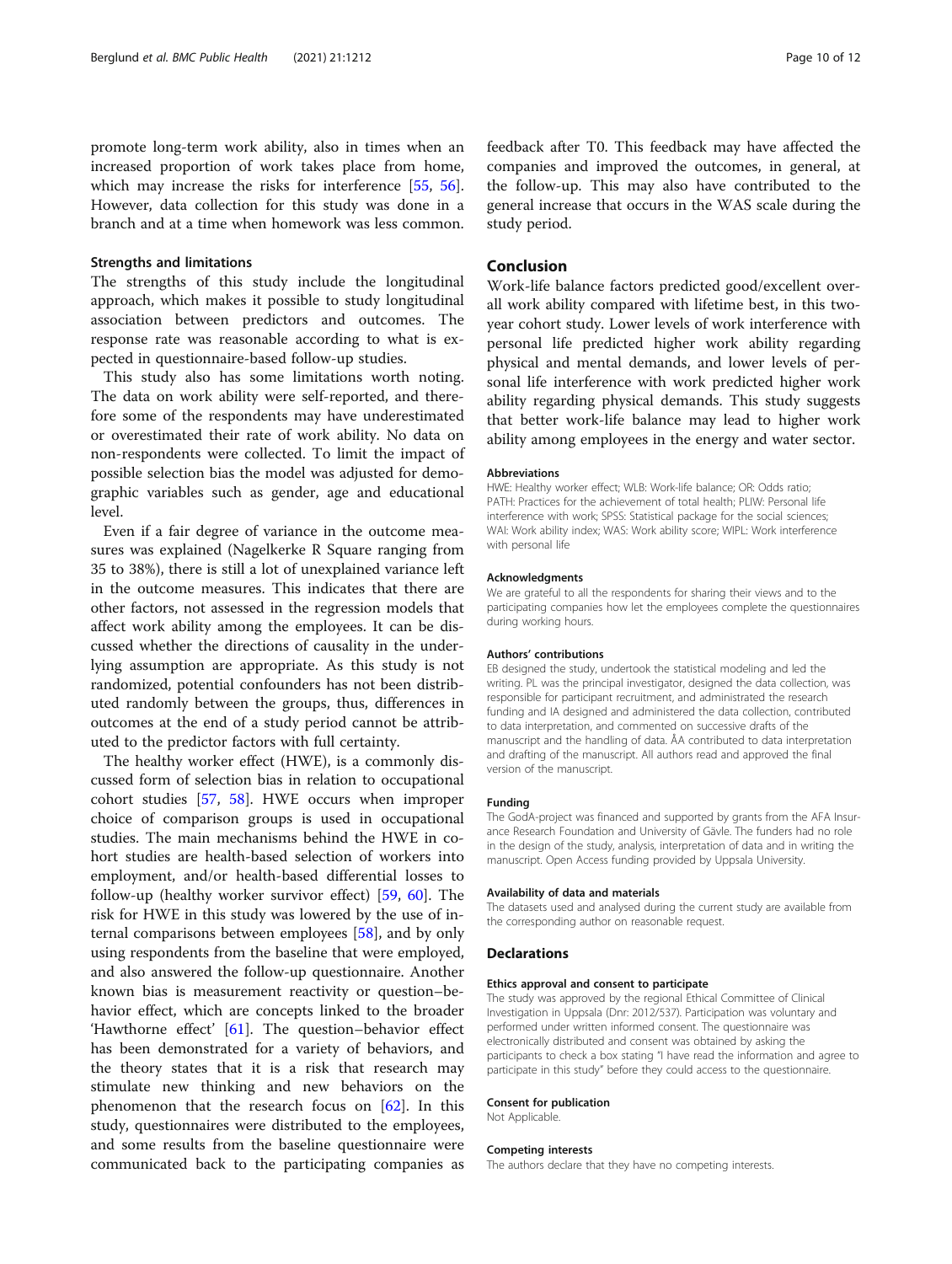## <span id="page-10-0"></span>Author details

<sup>1</sup>Department of Public Health and Caring Sciences, Uppsala University, Box 564, SE-751 22 Uppsala, Sweden. <sup>2</sup>Department of Occupational Health Science and Psychology, University of Gävle, Gävle SE-801 76, Sweden.

## Received: 20 August 2020 Accepted: 8 June 2021 Published online: 24 June 2021

#### References

- 1. Ilmarinen J, Tuomi K, Eskelinen L, Nygard CH, Huuhtanen P, Klockars M. Summary and recommendations of a project involving cross-sectional and follow-up studies on the aging worker in Finnish municipal occupations (1981-1985). Scand J Work Environ Health. 1991;17(Suppl 1):135–41.
- 2. Fischer F, Borges F, Rotenberg L, Latorre M, Soares N, Santa Rosa P, et al. Work ability of health care shift workers: what matters? Chronobiol Int. 2006; 23(6):1165–79. <https://doi.org/10.1080/07420520601065083>.
- 3. Oakman J, Neupane S, Proper KI, Kinsman N, Nygård C-H. Workplace interventions to improve work ability: A systematic review and metaanalysis of their effectiveness. Scand J Work Environ Health. 2018;23(2):134– 46.
- 4. Lederer V, Loisel P, Rivard M, Champagne F. Exploring the diversity of conceptualizations of work (dis)ability: a scoping review of published definitions. J Occup Rehabil. 2014;24(2):242–67. [https://doi.org/10.1007/s1](https://doi.org/10.1007/s10926-013-9459-4) [0926-013-9459-4.](https://doi.org/10.1007/s10926-013-9459-4)
- 5. Ilmarinen J. Work ability--a comprehensive concept for occupational health research and prevention. Scand J Work Environ Health. 2009;35(1):1–5. <https://doi.org/10.5271/sjweh.1304>.
- 6. Tengland P-A. The concept of work ability. J Occup Rehabil. 2011;21(2):275– 85. [https://doi.org/10.1007/s10926-010-9269-x.](https://doi.org/10.1007/s10926-010-9269-x)
- 7. Vanni K, Virtanen P, Luukkaala T, Nygard CH. Relationship between perceived work ability and productivity loss. Int J Occup Saf Ergon. 2012; 18(3):299–309. <https://doi.org/10.1080/10803548.2012.11076946>.
- Kujala V, Tammelin T, Remes J, Vammavaara E, Ek E, Laitinen J. Work ability index of young employees and their sickness absence during the following year. Scand J Work Environ Health. 2006;32(1):75–84. [https://doi.org/10.5271/](https://doi.org/10.5271/sjweh.979) siweh.979.
- 9. Reeuwijk KG, Robroek SJ, Niessen MA, Kraaijenhagen RA, Vergouwe Y, Burdorf A. The prognostic value of the work ability index for sickness absence among office workers. Plos One. 2015;10(5):e0126969. [https://doi.](https://doi.org/10.1371/journal.pone.0126969) [org/10.1371/journal.pone.0126969.](https://doi.org/10.1371/journal.pone.0126969)
- 10. Martinez MC, Fischer FM: Work Ability and Job Survival: Four-Year Follow-Up. Int J Environ Res Public Health. 2019;16(17):3143.
- 11. Alavinia SM, de Boer AG, van Duivenbooden JC, Frings-Dresen MH, Burdorf A. Determinants of work ability and its predictive value for disability. Occup Med (Lond). 2009;59(1):32–7. [https://doi.org/10.1093/occmed/kqn148.](https://doi.org/10.1093/occmed/kqn148)
- 12. von Bonsdorff MB, Seitsamo J, Ilmarinen J, Nygård C-H, von Bonsdorff ME, Rantanen T. Work ability in midlife as a predictor of mortality and disability in later life: a 28-year prospective follow-up study. CMAJ. 2011;183(4):E235– 42. <https://doi.org/10.1503/cmaj.100713>.
- 13. Serra C, Rodriguez MC, Delclos GL, Plana M, Gomez Lopez LI, Benavides FG. Criteria and methods used for the assessment of fitness for work: a systematic review. Occup Environ Med. 2007;64(5):304–12. [https://doi.org/1](https://doi.org/10.1136/oem.2006.029397) [0.1136/oem.2006.029397.](https://doi.org/10.1136/oem.2006.029397)
- 14. Fadyl JK, McPherson KM, Schlüter PJ, Turner-Stokes L. Factors contributing to work-ability for injured workers: literature review and comparison with available measures. Disabil Rehabil. 2010;32(14):1173–83. [https://doi.org/1](https://doi.org/10.3109/09638281003653302) [0.3109/09638281003653302](https://doi.org/10.3109/09638281003653302).
- 15. Shaw WS, Robertson MM, Pransky G, McLellan RK. Employee perspectives on the role of supervisors to prevent workplace disability after injuries. J Occup Rehabil. 2003;13(3):129–42. <https://doi.org/10.1023/A:1024997000505>.
- 16. Emberland JS, Knardahl S. Contribution of psychological, social, and mechanical work exposures to low work ability: a prospective study. J Occup Environ Med. 2015;57(3):300–14. [https://doi.org/10.1097/JOM.](https://doi.org/10.1097/JOM.0000000000000353) [0000000000000353](https://doi.org/10.1097/JOM.0000000000000353).
- 17. Olsen E, Bjaalid G, Mikkelsen A. Work climate and the mediating role of workplace bullying related to job performance, job satisfaction, and work ability: a study among hospital nurses. J Adv Nurs. 2017;73(11):2709–19. [https://doi.org/10.1111/jan.13337.](https://doi.org/10.1111/jan.13337)
- 18. Salmela-Aro K, Upadyaya K. Role of demands-resources in work engagement and burnout in different career stages. J Vocat Behav. 2018; 108:190–200. <https://doi.org/10.1016/j.jvb.2018.08.002>.
- 19. Crouter AC. Spillover from family to work the neglected side of the work family interface. Hum Relat. 1984;37(6):425–41.
- 20. Greenhaus JH, Powell GN. When work and family are allies: a theory of work-family enrichment. Acad Manag Rev. 2006;31(1):72–92. [https://doi.](https://doi.org/10.5465/amr.2006.19379625) [org/10.5465/amr.2006.19379625](https://doi.org/10.5465/amr.2006.19379625).
- 21. Barling J, Sorensen D. Work and family: in search of a relevant research agenda. New York: Wiley. 1997:157–69.
- 22. Poulose S, Sudarsan N. Work life balance: A conceptual review. Int J Adv Manag Econ. 2014;3(2):1-17.
- 23. Kalliath T, Brough P. Work–life balance: a review of the meaning of the balance construct. J Manag Organ. 2008;14(3):323–7. [https://doi.org/10.51](https://doi.org/10.5172/jmo.837.14.3.323) [72/jmo.837.14.3.323.](https://doi.org/10.5172/jmo.837.14.3.323)
- 24. Marks SR, MacDermid SM. Multiple roles and the self: a theory of role balance. J Marriage Fam. 1996;58(2):417–32. [https://doi.org/10.2307/353506.](https://doi.org/10.2307/353506)
- 25. Greenhaus JH, Collins KM, Shaw JD. The relation between work–family balance and quality of life. J Vocat Behav. 2003;63(3):510–31. [https://doi.](https://doi.org/10.1016/S0001-8791(02)00042-8) [org/10.1016/S0001-8791\(02\)00042-8.](https://doi.org/10.1016/S0001-8791(02)00042-8)
- 26. Gao Y, Shi J, Niu Q, Wang L. Work–family conflict and job satisfaction: emotional intelligence as a moderator. Stress Health. 2013;29(3):222–8. [https://doi.org/10.1002/smi.2451.](https://doi.org/10.1002/smi.2451)
- 27. Kahn RL, Wolfe DM, Quinn RP, Snoek JD, Rosenthal RA. Organizational stress: studies in role conflict and ambiguity; 1964.
- 28. Antai D, Oke A, Braithwaite P, Anthony DS. A 'Balanced' life: work-life balance and sickness absence in four Nordic countries. Int J Occup Environ Med. 2015;6(4):205–22. <https://doi.org/10.15171/ijoem.2015.667>.
- 29. Konrad AM, Mangel R. The impact of work-life programs on firm productivity. Strateg Manage J. 2000;21(12):1225–37. [https://doi.org/10.1](https://doi.org/10.1002/1097-0266(200012)21:12<1225::AID-SMJ135>3.0.CO;2-3) [002/1097-0266\(200012\)21:12<1225::AID-SMJ135>3.0.CO;2-3](https://doi.org/10.1002/1097-0266(200012)21:12<1225::AID-SMJ135>3.0.CO;2-3).
- 30. Haar JM, Russo M, Suñe A, Ollier-Malaterre A. Outcomes of work–life balance on job satisfaction, life satisfaction and mental health: a study across seven cultures. J Vocat Behav. 2014;85(3):361–73. <https://doi.org/10.1016/j.jvb.2014.08.010>.
- 31. van Solinge H, Henkens K. Living longer, working longer? The impact of subjective life expectancy on retirement intentions and behaviour. Eur J Pub Health. 2010;20(1):47–51. [https://doi.org/10.1093/eurpub/ckp118.](https://doi.org/10.1093/eurpub/ckp118)
- 32. K C P, Oakman J, Nygård C-H, Siukola A, Lumme-Sandt K, Nikander P, Neupane S: Intention to Retire in Employees over 50 Years. What is the Role of Work Ability and Work Life Satisfaction? Int J Environ Res Public Health. 2019, 16(14):2500.
- 33. Loeppke RR, Schill AL, Chosewood LC, Grosch JW, Allweiss P, Burton WN, et al. Advancing workplace health protection and promotion for an aging workforce. J Occup Environ Med. 2013;55(5):500–6. [https://doi.org/10.1097/](https://doi.org/10.1097/JOM.0b013e31829613a4) [JOM.0b013e31829613a4](https://doi.org/10.1097/JOM.0b013e31829613a4).
- 34. Boström M, Holmgren K, Sluiter JK, Hagberg M, Grimby-Ekman A. Experiences of work ability in young workers: an exploratory interview study. Int Arch Occup Environ Health. 2016;89(4):629–40. [https://doi.org/10.1](https://doi.org/10.1007/s00420-015-1101-7) [007/s00420-015-1101-7.](https://doi.org/10.1007/s00420-015-1101-7)
- 35. Lindberg P, Anderzén I, Karlsson T, Strömberg A, Gustafsson S. The birth, rise and success (or fall?) of an intervention project : GodA – a project set up to test a model of the prerequisites for a healthy workplace. In: The 3rd International Wellbeing at Work conference, 26-28 May 2014, Copenhagen, Denmark; 2014.
- 36. Grawitch MJ, Gottschalk M, Munz DC. The path to a healthy workplace: a critical review linking healthy workplace practices, employee well-being, and organizational improvements. Consult Psychol J. 2006;58(3):129–47. <https://doi.org/10.1037/1065-9293.58.3.129>.
- 37. Clarke MC, Koch LC, Hill EJ. The work-family Interface: differentiating balance and fit. Fam Consum Sci Res J. 2004;33(2):121–40. [https://doi.org/10.1177/1](https://doi.org/10.1177/1077727X04269610) [077727X04269610](https://doi.org/10.1177/1077727X04269610).
- 38. Pichler F. Determinants of work-life balance: shortcomings in the contemporary measurement of WLB in large-scale surveys. Soc Indic Res. 2008;92(3):449.
- 39. Fisher GG, Bulger CA, Smith CS. Beyond work and family: a measure of work/nonwork interference and enhancement. J Occup Health Psychol. 2009;14(4):441–56. [https://doi.org/10.1037/a0016737.](https://doi.org/10.1037/a0016737)
- 40. Yusuf S. A Comparative Study of Work-Life Balance and Job Satisfaction of the Employees Working in Business Process Outsourcing Sector. Sciences. 2018;10(2):87–93.
- 41. Ilmarinen J. The work ability index (WAI). Occup Med. 2007;57(2):160.
- 42. Ahlstrom L, Grimby-Ekman A, Hagberg M, Dellve L. The work ability index and single-item question: associations with sick leave, symptoms, and health--a prospective study of women on long-term sick leave. Scand J Work Environ Health. 2010;36(5):404–12. <https://doi.org/10.5271/sjweh.2917>.